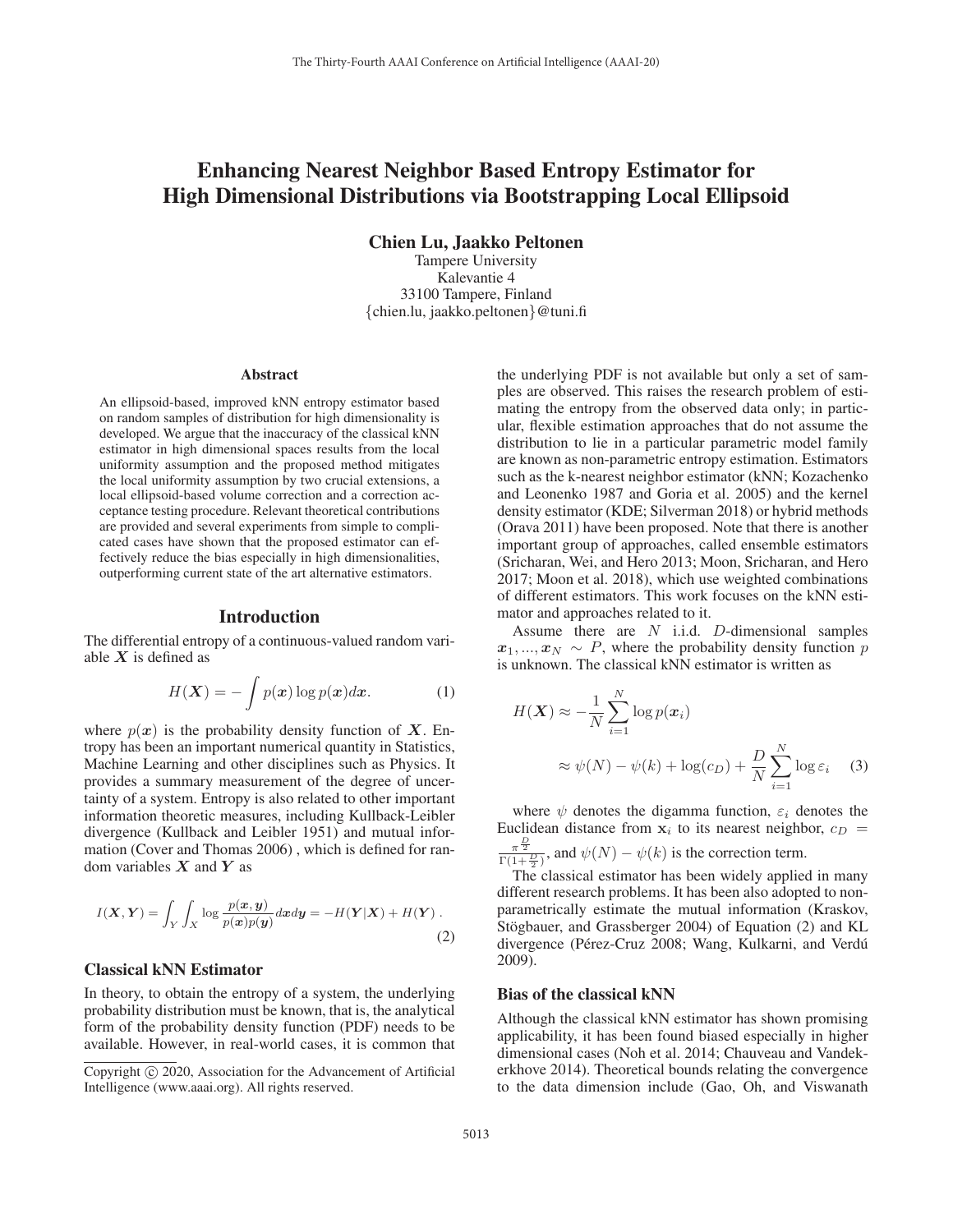2018; Singh and Póczos 2016b; 2014; 2016a), for example (Gao, Oh, and Viswanath 2018) showed the the bias of the classical kNN estimator is  $\tilde{O}(N^{-1/D})$ , where  $\tilde{O}$  denotes limiting behavior up to polylogarithmic factors in N.

One explanation of the bias can be that the local uniform assumption of the classical kNN cannot always hold (Lombardi and Pant 2016; Gao, Ver Steeg, and Galstyan 2015; Gao, Steeg, and Galstyan 2015; Gao, Oh, and Viswanath 2016; Lord, Sun, and Bollt 2018) especially when the dimension is high. In other words, the hyperspherical structure  $(\varepsilon$ -ball) is not capable of capturing the twisted shape of the underlying distribution of the random variable around the sample; such a situation can have increasingly strong effect on the bias when dimensionality becomes higher.

The rest of the paper is organized as follows. In Section we describe our proposed method and bias analysis of the proposed method including the corresponding correction term and the bias bound. In Section we review related work based on local approximations. In Section we describe comparison experiments both in estimation of entropy and estimation of mutual information. Lastly, Section provides conclusions.

### Method

We now introduce our novel entropy estimation method, called the kNN estimator with Ellipsoidal correction (ECkNN); the resulting method will be directly applicable both to entropy estimation and to mutual information estimation. The idea is to construct a local ellipsoid instead of a  $\varepsilon$ -ball, so that inside of the local ellipsoid samples can be assumed more uniformly distributed and hence will better fit the uniformity assumption of kNN based entropy estimation. The proposed method comprises two parts: the first part is the local Ellipsoidal correction where a local ellipsoid is learned via performing a local principal component analysis (PCA) algorithm, the second part is an acceptance testing procedure which is performed in a boot-strapping manner. Note that the local-PCA approach has been adopted by other similar works but the bootstrap step is an significant novelty in our approach.

The classical kNN estimator of Equation (3) can be rewritten as

$$
H(\boldsymbol{X}) \approx \frac{1}{N} H_{kNN}(\boldsymbol{x_i})
$$
\n(4)

where  $H_{kNN}(x_i)$  is an approximation of  $-\log p(x_i)$  based on a D-dimensional ball of radius  $\varepsilon_i$  encompassing k neighbors, where

$$
H_{kNN}(\boldsymbol{x_i}) = \psi(N) - \psi(k) + \log(V_i)
$$
 (5)

and the  $log(V_i)$  term denotes the logarithm of the volume  $V_i$ of the ball, computed as:

$$
\log(V_i) = \log(c_D) + D \log \varepsilon_i \tag{6}
$$

where  $c_D = \frac{\pi^{\frac{D}{2}}}{\Gamma(1+\frac{D}{2})}$  as before.

Our aim is to generalize the above by a logarithmic volume correction term  $\log(\Delta V_i)$ , corresponding to the difference between logarithmic volume of a local ellipsoid versus the epsilon-ball. Furthermore, as a result of the local ellipsoid the number of neighbors  $k$  may slightly change around each point  $x_i$ , yielding an individual  $k_i$  for each point.

Theorem 1. *The correction term of the ellipsoid-based estimator is*  $\psi(N) - \psi(k)$ *, which is the same as the classical estimator.*

*Proof.* Let  $\mathcal{E}(\mathbf{x}_i, \mathbf{r}(\mathbf{x}_i))$  denote the ellipsoid around  $\mathbf{x}_i$  defined by axes  $\mathbf{r}(\mathbf{x}_i)=[r_1(\mathbf{x}_i), r_2(\mathbf{x}_i), \ldots, r_D(\mathbf{x}_i)]$  where  $r_1(\mathbf{x}_i)$  and  $r_D(\mathbf{x}_i)$  are the longest and shortest axes respectively. For any choice of  $\mathbf{r}(\mathbf{x}_i)$  the  $\mathcal{E}(\mathbf{x}_i, \mathbf{r}(\mathbf{x}_i))$  can also be defined by introducing a Mahalanobis matrix  $\mathcal{M}_{\mathbf{x}_i}$  such that  $\forall$ **ξ** ∈  $\mathcal{E}(\mathbf{x}_i, \mathbf{r}(\mathbf{x}_i))$ 

$$
\sqrt{(\boldsymbol{\xi} - \mathbf{x}_i)^{\top} \mathcal{M}_{\mathbf{x}_i}(\boldsymbol{\xi} - \mathbf{x}_i)} \leq r_1(\mathbf{x}_i). \tag{7}
$$

In this definition the matrix controls the shape of the ellipsoid and  $r_1(\mathbf{x}_i)$  controls its overall size.

Let  $p(r_1(\mathbf{x}_i))$  denote the probability mass inside the Ellipsoid controlled by  $r_1(\mathbf{x}_i)$  and  $\mathcal{M}_{\mathbf{x}_i}$ ; for brevity the notation  $p(r_1(\mathbf{x}_i))$  shows the dependence on  $r_1(\mathbf{x}_i)$  only. The probability mass is

$$
p(r_1(\mathbf{x}_i)) = \int_{\xi \in \mathcal{E}(\mathbf{x}, \mathbf{r}(\mathbf{x}))} p(\xi) d\xi
$$
  
= 
$$
\int_{\sqrt{(\xi - \mathbf{x})^\top \mathcal{M}_{\mathbf{x}_i}(\xi - \mathbf{x})} \le r_1(\mathbf{x}_i)} p(\xi) d\xi
$$
 (8)

Similar to the work of (Kraskov, Stögbauer, and Grassberger 2004), let  $\mu(r_1(\mathbf{x}_i))$  be the probability density of  $r_1(\mathbf{x}_i)$ ,  $\mu(r_1(\mathbf{x}_i))dr_1(\mathbf{x}_i)$  is the probability that the Mahalanobis distance of the kth nearest neighbor and the  $x_i$  is in the interval  $[r_1(\mathbf{x}_i), r_1(\mathbf{x}_i) + dr_1(\mathbf{x}_i)]$ . It can be written as

$$
\mu(r_1(\mathbf{x}_i)) dr_1(\mathbf{x}_i) = \frac{(N-1)!}{1!(k-1)!(N-k-1)!}
$$

$$
\times \frac{dp(r_1(\mathbf{x}_i))}{dr_1(\mathbf{x}_i)} dr_1(\mathbf{x}_i)
$$

$$
\times p(r_1(\mathbf{x}_i))^{k-1} \times (1 - p(r_1(\mathbf{x}_i)))^{N-k-1}
$$
(9)

by using the trinomial formula. The correction term can be obtained via taking the expectation of  $-\log p((r_1(\mathbf{x}_i)))$ 

$$
E\left[-\log p(r_1(\mathbf{x}_i))\right] = \int_0^\infty \mu(r_1(\mathbf{x}_i)) dr_1(\mathbf{x}_i) \left(-\log p(r_1(\mathbf{x}_i))\right)
$$

$$
= \psi(N) - \psi(k). \quad (10)
$$

Under the assumption that inside of  $\mathcal{E}(\mathbf{x}_i, \mathbf{r}(\mathbf{x}_i))$ , the probability density is  $p(\mathbf{x}_i)$  a constant such that  $p(\mathbf{x}_i) \times$  $V_{\mathcal{E}_i} \approx p(r_1(\mathbf{x}_i))$  and  $\log V_{\mathcal{E}_i} = \log(V_i) + \log(\Delta \tilde{V}_i)$ ,

$$
E\left[-\log p(\mathbf{x}_i)\right] \approx \psi(N) - \psi(k) + \log V_{\mathcal{E}_i}
$$

$$
= \psi(N) - \psi(k) + \log(V_i) + \log(\Delta \tilde{V}_i) \quad (11)
$$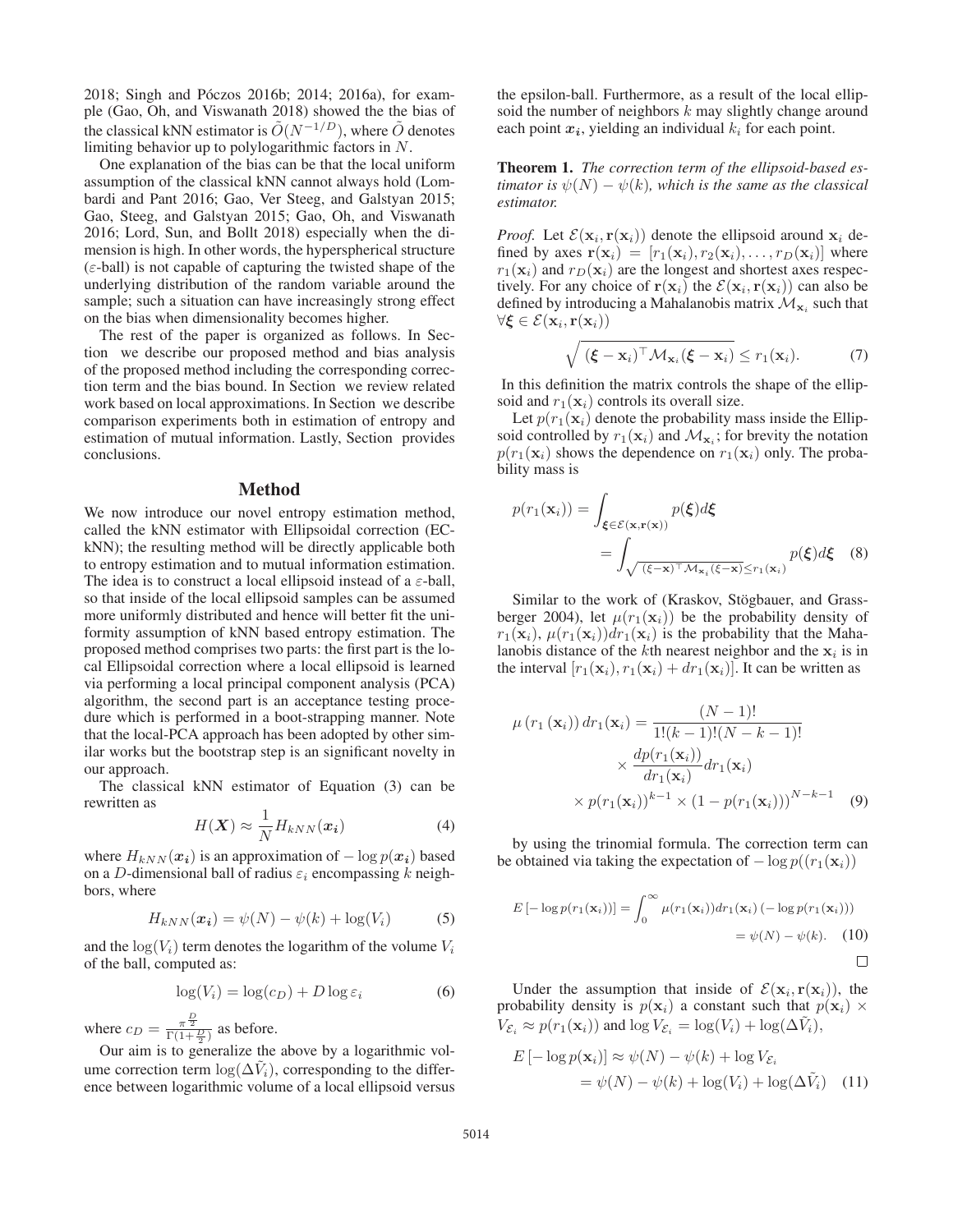, the resulting entropy estimator EC-kNN will be of the form

$$
H(\mathbf{X}) \approx \frac{1}{N} H_{EC-kNN}(\mathbf{x}_i)
$$
 (12)

where

$$
H_{EC-kNN}(\mathbf{x}_i) = \psi(N) - \psi(k_i) + \log(V_i) + \log(\Delta \tilde{V}_i)
$$
\n(13)

and  $log(V_i)$  is defined by Equation (6). However, since the local ellipsoid is learned from a small amount of local data points, we must guard against potential over-correction to the shape learned from this limited amount of data; we do this by an acceptance testing procedure, and apply the logarithmic correction term  $\log(\Delta V_i)$  only if the test is successful.

Next, in Section we describe the local ellipsoidal correction for computing the correction term  $\Delta V_i$  and in Section we describe the bootstrap based acceptance testing.

### Local Ellipsoidal Correction

The  $\varepsilon$ -ball in the classical kNN entropy estimator treats all directions equally. In a high-dimensional space the underlying probability distribution around a data point *x<sup>i</sup>* may be curved or stretched so that, due to the shape of the distribution, the density along some directions of the highdimensional space may be larger than along other directions, and moreover, the density may experience larger changes along some directions than along others. In such a situation, it can still be a reasonable approximation to assume the density to be approximately uniform in a small hyper-region, but it is no longer a good assumption that the hyper-region would be an  $\varepsilon$ -ball. We instead aim to learn an ellipsoid as a better representation of a local hyper-region with approximately uniform density.

To learn a local ellipsoid structure, we propose to use a local PCA based approach as follows. In the local PCA approach, we first find the k nearest neighbors of  $x_i$  by smallest Euclidean distance as usual. We then compute the sample covariance matrix of the resulting neighborhood of  $x_i$ (including  $x_i$  itself) and rotate the neighborhood to a new coordinate system by projecting the data onto the eigenvectors of the obtained covariance matrix. The eigenvectors are used as the axes of the local ellipsoid. Next, the widths of the local ellipsoid along each axis are then computed via searching for the maximum distance from  $x_i$  to the neighbor points along each coordinate axis (see Figure 1).

After performing the local PCA, the sum of the log of ratios of the longest axis to other each of the axes of the estimated ellipsoid is then taken as the logarithmic volume correction term; additionally, the number of neighbors is recounted based on the ellipsoid.

In detail, since the volume of an ellipsoid with axes  $r_1(\mathbf{x}_i), r_2(\mathbf{x}_i), ..., r_D(\mathbf{x}_i)$  is defined as

$$
\frac{\pi^{\frac{D}{2}}}{\Gamma(1+\frac{D}{2})}\prod_{d=1}^{D}r_d(\mathbf{x}_i)\,,\tag{14}
$$

we assume that the longest axis  $r_1$ , the distance from the origin to the farthest point alone the longest axis, represents



Figure 1: (a) The  $\varepsilon$ -ball of the classical kNN estimator. (b) Local ellipsoid learned via local PCA. Lines extending from the center denote local axes found by local PCA; the widths  $r_d$  of the lines denote distance from the central point to the furthest neighbor along each axis, and the width of the ellipsoid along the axis is defined based on that distance. Note that as a result, due to the curvature of the ellipsoid boundary, the furthest neighbor along an axis may not lie inside of the ellipsoid.

the original radius, the correction term is obtained as

$$
\Delta \hat{V}(\boldsymbol{x}_i, \boldsymbol{X}) = \prod_{d=1}^{D} \frac{r_d(\mathbf{x}_i)}{r_1(\mathbf{x}_i)} .
$$
 (15)

Algorithm 1 shows the computation of the correction term. In the complete entropy estimation algorithm described in the next section, we denote the correction term as  $\Delta V_i$ .

| Algorithm 1 Local ellipsoid-based volume correction |  |
|-----------------------------------------------------|--|
|-----------------------------------------------------|--|

Require: *xi*: sample point  $X = \{x_1, \ldots, x_N\}$ : all sample points D: dimention k: number of neighbors

**Ensure:**  $\Delta V(x_i, X)$ : local ellipsoid-based volume correction

- 1: Find the  $k$ -th neighbor of the  $x_i$ , compute the distance εi
- 2: Perform a PCA on the set of the  $k + 1$  points
- 3: Project the  $k + 1$  points to the new coordinate system, get the new center via averaging all the projected points
- 4: Find the lengths  $r_1, ..., r_d$  of the axes of the projected ellipsoid through computing the maximum difference of the point from the center to the center along the PCA projection axis

return  $\Delta \hat{V}(\boldsymbol{x_i}, \boldsymbol{X}) = \prod_{d=1}^{D} \frac{r_d}{r_1}$ 

### Bootstrap Testing for Correction Acceptance

A nonuniform empirical distribution of a finite set of data samples along different coordinate axes can also happen due to random sampling variation. That is, a nonuniform distribution of the data subset in an  $\varepsilon$ -ball around a data point can be observed even under the uniformity assumption of the underlying distribution. Therefore, it can happen that the volume corrections from some points are not necessary and an over-correction problem can occur if the correction is performed for every sample point.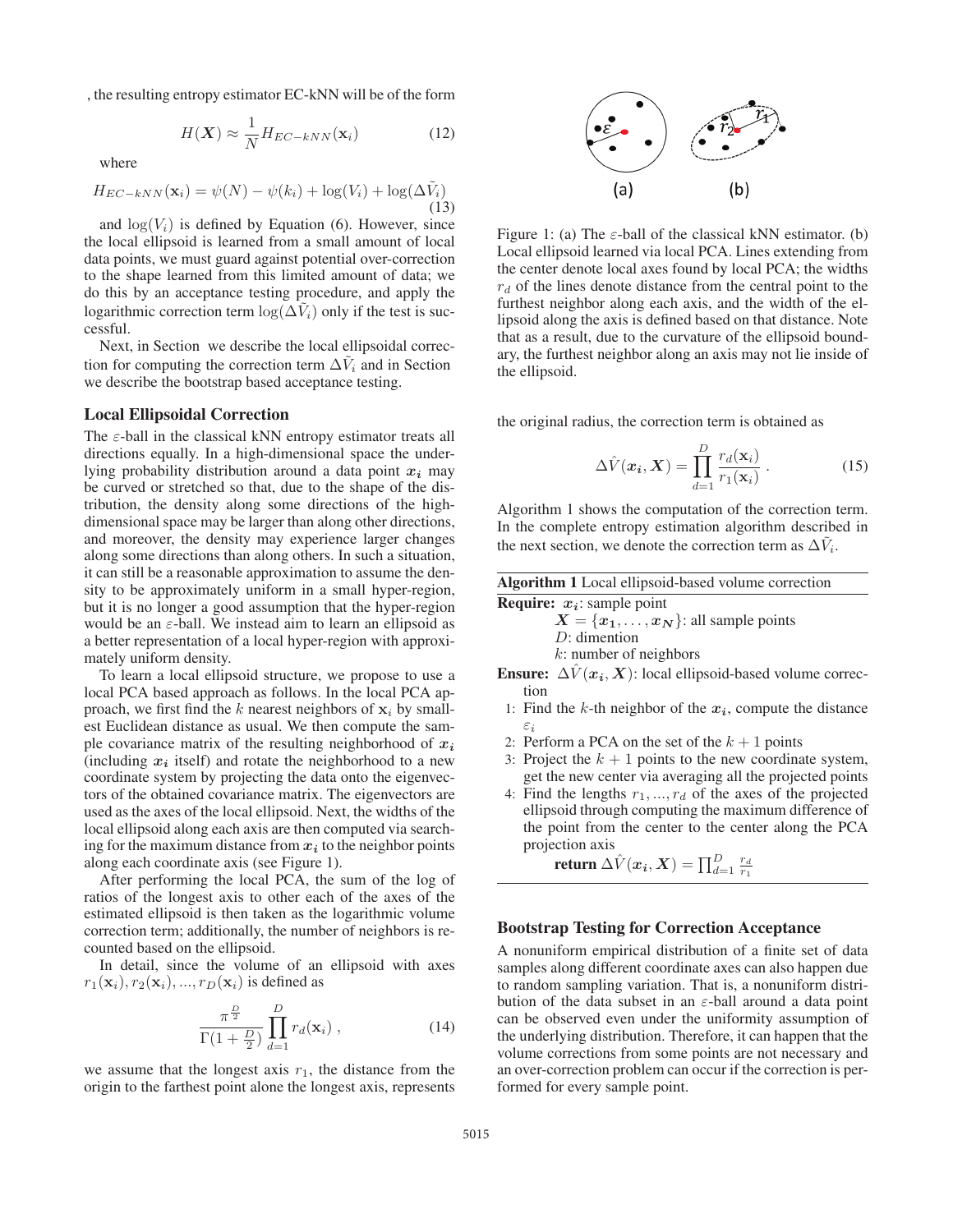Hence, we introduce a bootstrap style acceptance testing procedure to amend the potential over-correction issue. For each sample point, a reference correction  $\Delta V_u$  is generated, representing a rough estimate of the correction that can occur due to random sampling alone, under a uniformity assumption of the underlying density in the  $\varepsilon$ -ball around the sample point. The reference correction is then used in the acceptance testing procedure as an acceptance threshold.

The reference correction  $\Delta V_u$  is simply a volume correction obtained from a set of  $k + 1$  samples generated inside of a uniformly distributed  $\varepsilon$ -ball around the  $x_i$ . The details of generating the  $\Delta V_u$  are shown in Algorithm 2.

Since the data point  $x_i$  has itself been randomly generated from an underlying distribution, the center point of the  $\varepsilon$ -ball is itself a random variable. Therefore, in order to simulate a true random configuration, the randomness of whether the  $x_i$  is the center of the  $\varepsilon$ -ball should also be taken into account. Therefore, after simulating the  $k + 1$  points inside of the  $\varepsilon$ -ball, the center of the ball is not necessarily the original  $x_i$  but is instead redefined by choosing the point among the  $k + 1$  points which is closest to the original point.

The proposed kNN estimator with ellipsoidal correction (EC-kNN) is then developed. It combines the aboveproposed Algorithm 1 and Algorithm 2. For each sample point, the volume correction is performed with a bootstrap acceptance test. The correction term  $\Delta V_i$  and the referenced correction term  $\Delta V_u$  are generated respectively. Then the bootstrap acceptance test is conducted via comparing the values of the two  $\Delta V_i$  and  $\Delta V_u$ . The correction is accepted if  $\Delta V_i < \Delta V_u$ , otherwise the algorithm uses the result of the classical kNN estimator.

Note that, in high dimensional cases, it can happen that when the number of neighbors inside the new ellipsoid are counted, it turns out that there are no points of the finite data set inside of the ellipsoid. When encountering this issue, the axes of the ellipsoid are increased slightly until there is at least one data point inside of the ellipsoid. Here, in the proposed algorithm, every one of the axes is lengthened by multiplying the  $r_d$  by a small ratio (e.g., 1.01). The volume correction is changed accordingly. By definition,  $x_i = [x_{i,1}, ..., x_{i,D}]$ <sup> $\perp$ </sup> is inside of the ellipsoid if

$$
\sum_{d=1}^{D} \frac{(x_{i,d} - c_d)^2}{r_d^2} \le 1
$$
\n(16)

where  $\mathbf{c} = [c_1, ..., c_D]^\top$  is the origin of the ellipsoid.

After going through every data point in the data set, the algorithm produces the final corrected result by averaging the corrected entropy values from each data point from the data set. Note that, there is not hyper-parameter setting required and since the bootstrap acceptance test procedure is a result of a randomly generated value  $\Delta V_u$ , therefore, the result of the computation can be slightly different every time.

The final algorithm including the local correction computation, reference correction computation, bootstrap testing, enlargement of ellipsoids, and computation of the entropy estimate is summarized as Algorithm 3.

### Algorithm 2 Reference correction

Require: D: dimension

| $k$ : number of neighbors |  |
|---------------------------|--|
| $\varepsilon$ : radius    |  |

- **Ensure:**  $V_u$ : Acceptance variable
- 1: Generate random samples  $U = \{u_1, ..., u_{k+1}\}\$ from a D-dimensional uniformly distributed  $\varepsilon$ -ball
- 2: Select the point  $u_j$  which is the closest to the origin among the  $k + 1$  random samples

**return**  $\hat{V}_u = \Delta \hat{V}_k(\boldsymbol{u_j}, \boldsymbol{U})$  using Algorithm 1

### Bias analysis

**Theorem 2.** *The bias*  $E_{\mathbf{X} \sim p}$   $\left[ |\log p(\mathbf{x}) - \log \hat{p}_{\mathbf{r}(\mathbf{x})}(\mathbf{x})| \right]$  *is bounded.*

*Proof.* By the mean value theorem (Lebesgue 1910) for any  $0 < a < b$  we have  $(\log(b) - \log(a))/(b - a) = 1/c$  for some c in the open interval  $(a, b)$  Applying this inside the expectation  $E_{\mathbf{X} \sim p}$  [ $|\log p(\mathbf{x}) - \log \hat{p}(\mathbf{x})|$ ] we get the bound

$$
E_{\mathbf{X} \sim p} \left[ |\log p(\mathbf{x}) - \log \hat{p}(\mathbf{x})| \right] \le M^* E_{\mathbf{X} \sim p} \left[ |p(\mathbf{x}) - \hat{p}(\mathbf{x})| \right] \tag{18}
$$

where  $\hat{p}(\mathbf{x})$  is an arbitrary estimator of  $p(\mathbf{x})$ , and  $M^* =$ sup<sub>**X**∼p</sub> max(1/p(**x**), 1/ $\hat{p}$ (**x**)) which is finite if p and  $\hat{p}$  are both bounded above zero inside the support of  $p$ . We make use of the result that  $E_{\mathbf{X} \sim p} \left[ |p(\mathbf{x}) - \hat{p}_{\varepsilon(\mathbf{x})}(\mathbf{x})| \right]$  is bounded for the classical estimator (Singh and Póczos  $2016b$ ).

Consider the classical estimator  $\hat{p}_{\varepsilon(\mathbf{x})}(\mathbf{x})$  which assumes the density is uniform inside the ball. In the asymptotic case of increasing data the estimate becomes the integral over density inside the ball,

$$
\hat{p}_{\varepsilon(\mathbf{x})}(\mathbf{x}) = \frac{1}{V_{\mathcal{B}}} \int_{\xi \in E(x,\varepsilon(\mathbf{x}))} p(\xi) d\xi
$$

where, by an abuse of notation,  $V_B$  denotes the volume of the Ball. The bias of the estimator then becomes

$$
E_{\mathbf{X} \sim p} \left[ |p(\mathbf{x}) - \hat{p}_{\varepsilon(\mathbf{x})}(\mathbf{x})| \right] =
$$
  

$$
E_{\mathbf{X} \sim p} \left[ \left| \frac{1}{V_{\mathcal{B}}} \int_{\xi \in E(x, \varepsilon(\mathbf{x}))} p(\mathbf{x}) - p(\xi) d\xi \right| \right] \quad (19)
$$

Similarly, for the case of the proposed estimator, let  $r(\mathbf{x})$ denote the axes of the ellipsoid  $\mathcal{E}(\mathbf{x}, \mathbf{r}(\mathbf{x}))$  around **x** so that

$$
E_{\mathbf{X} \sim p} \left[ |p(\mathbf{x}) - \hat{p}_{\mathbf{r}(\mathbf{x})}(\mathbf{x})| \right]
$$
  
=  $E_{\mathbf{X} \sim p} \left[ \left| \frac{1}{V_{\mathcal{E}}} \int_{\xi \in E(x, \mathbf{r}(x))} p(x) - p(\xi) d\xi \right| \right]$  (20)

Since by construction the ellipsoid is contained within the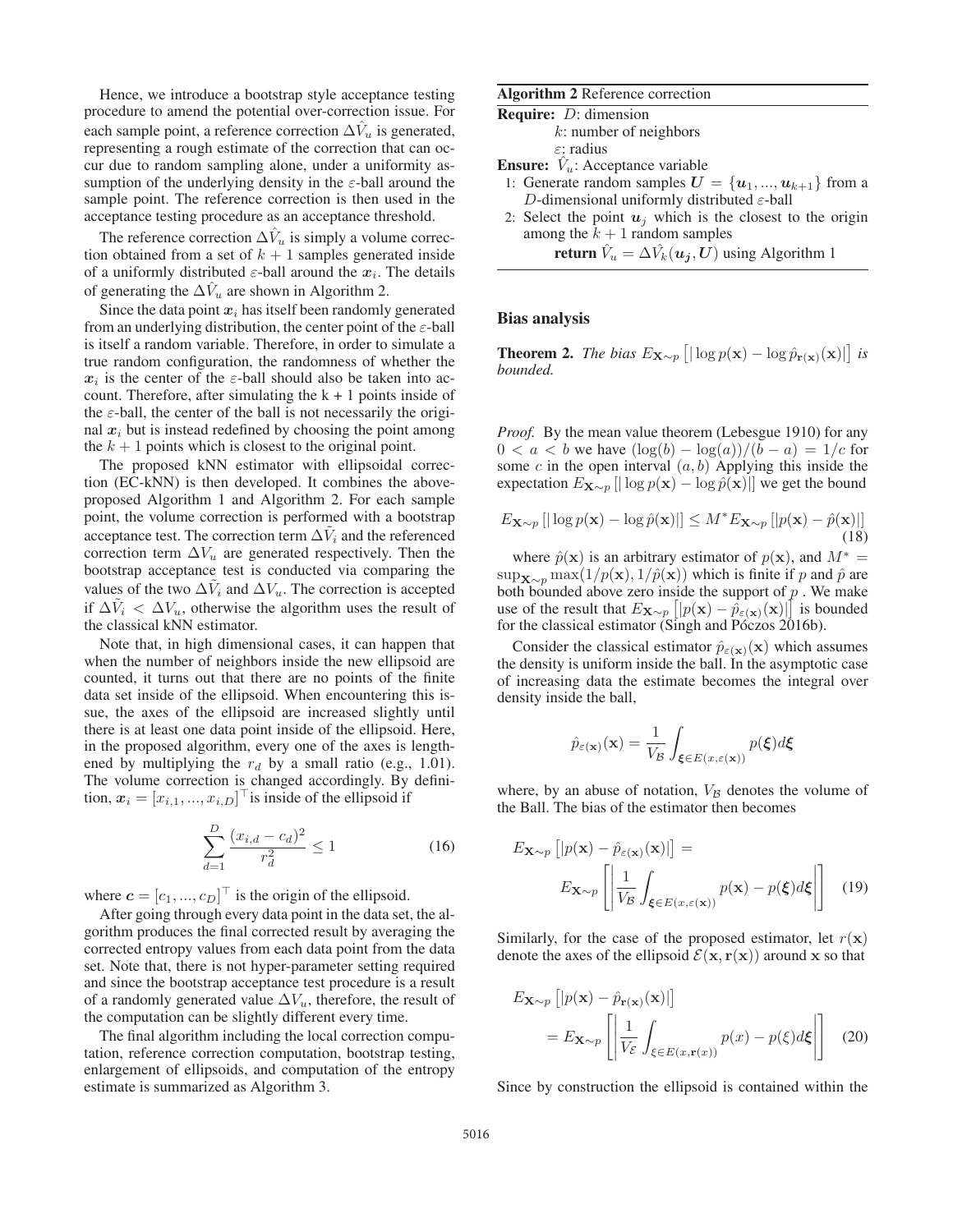Algorithm 3 EC-kNN

**Require:**  $X = \{x_1, \ldots, x_N\}$ : all sample points

D: dimension

 $k$ : number of neighbors **Ensure:**  $\hat{H_X}$ : corrected entropy estimation

- 1: for each  $x_i$  do
- 2: Find the  $k$  nearest neighbors, compute the distance  $\varepsilon_i$  and the volume of the  $\varepsilon_i$ -ball  $V_i$
- 3: Compute the empirical volume correction

$$
\Delta \tilde{V}_i = \Delta \hat{V}(\boldsymbol{x_i}, \boldsymbol{X}) \tag{17}
$$

using Algorithm 1

4: Compute the reference volume  $\Delta V_u$  correction using Algorithm 2

5: if  $\Delta V_i < \Delta V_i$ , then

- 6: Find the number of samples inside of the ellipsoid
- 7: while No samples inside of the ellipsoid do Lengthen every axis by multiplying each  $r_d$  with a small ratio (1.01), adjust the  $\Delta V_i$  accordingly
- 8: end while
- 9:

$$
H_{EC-kNN}(\boldsymbol{x}_i) = \psi(N) - \psi(k_i) + \log(V_i) + \log(\Delta \tilde{V}_i)
$$

10: else

11:  $H_{EC-kNN}(x_i) = \psi(N) - \psi(k_i) + \log(V_i)$ <br>12: **end if** end if 13: end for

return 
$$
H(\boldsymbol{X}) = \frac{1}{N} \sum_{i=1}^{N} H_{EC-kNN}(\boldsymbol{x}_i)
$$

corresponding ball, (20) becomes

$$
E_{\mathbf{X} \sim p} \left[ \left| \frac{V_{\mathcal{B}}}{V_{\mathcal{E}}} \frac{1}{V_{\mathcal{B}}} \int_{\xi \in E(x, \mathbf{r}(x))} p(x) - p(\xi) d\xi \right| \right]
$$
  
\n
$$
\leq C \cdot E_{\mathbf{X} \sim p} \left[ \left| \frac{1}{V_{\mathcal{B}}} \int_{\xi \in E(x, \mathbf{r}(x))} p(x) - p(\xi) d\xi \right| \right]
$$
  
\n
$$
\leq C \cdot \left( E_{\mathbf{X} \sim p} \left[ \left| \frac{1}{V_{\mathcal{B}}} \int_{\xi \in E(x, \mathbf{r}(x))} p(x) - p(\xi) d\xi \right| \right]
$$
  
\n
$$
+ E_{\mathbf{X} \sim p} \left[ \left| \frac{1}{V_{\mathcal{B}}} \int_{\xi \in E(x, \varepsilon(x)) \setminus E(x, \mathbf{r}(x))} p(x) - p(\xi) d\xi \right| \right] \right)
$$
  
\n
$$
= C \cdot E_{\mathbf{X} \sim p} \left[ |p(\mathbf{x}) - \hat{p}_{\varepsilon}(\mathbf{x})(\mathbf{x})| \right] \quad (21)
$$

where  $C = \sup_{\mathbf{X} \sim p} \frac{V_{\mathcal{B}}}{V_{\mathcal{S}}}$  is bounded above by any suitable regularization keeping the ellipsoids at non-zero volume, the right-hand term is for the classical estimator which is know to be bounded, thus the ellipsoid case is bounded as well.  $\Box$ 

**Theorem 3.** *Bound of*  $E_{\mathbf{X} \sim p}$   $\left[ |\log p(\mathbf{x}) - \log \hat{p}_{\mathbf{r}(\mathbf{x})}(\mathbf{x})| \right]$  *is less or equal to bound of*  $E_{\mathbf{X} \sim p}$   $\left[ |\log p(\mathbf{x}) - \log \hat{p}_{\varepsilon(\mathbf{x})}(\mathbf{x})| \right]$ .

*Proof.* We continue from (18). Assume that the probability density  $p$  is second order differentiable. Then, with Taylor expansion the density bias term of the classical estimator can be approximated as

$$
E_{\mathbf{X} \sim p} \left[ |p(\mathbf{x}) - \hat{p}_{\varepsilon(\mathbf{x})}(\mathbf{x})| \right] =
$$
  
\n
$$
E_{\mathbf{X} \sim p} \left[ \left| \frac{1}{V_{\mathcal{B}}} \int_{\xi \in E(x, \varepsilon(\mathbf{x}))} p(\mathbf{x}) - p(\xi) d\xi \right| \right]
$$
  
\n
$$
= E_{\mathbf{X} \sim p} \left[ \left| \frac{1}{2V_{\mathcal{B}}} \int_{\xi \in \mathcal{B}(\mathbf{x}, \varepsilon(\mathbf{x}))} (\xi - \mathbf{x})^{\top} H(\mathbf{x}) (\xi - \mathbf{x}) d\xi \right| \right] + \epsilon_{\mathcal{B}} \tag{22}
$$

where, again by an abuse of notation,  $V_B$  denotes the volume of the ball and  $\epsilon_B$  denotes the remainder term of the Taylor series; we assume  $\epsilon_B$  is small enough to be neglected. Similarly, for the case of the proposed estimator, let  $r(\mathbf{x})$  again denote the axes of the ellipsoid  $\mathcal{E}(x, \mathbf{r}(x))$  around **x**,

$$
E_{\mathbf{X} \sim p} \left[ |p(\mathbf{x}) - \hat{p}_{\mathbf{r}(\mathbf{x})}(\mathbf{x})|| \right]
$$
  
\n
$$
= E_{\mathbf{X} \sim p} \left[ \left| \frac{1}{V_{\mathcal{E}}} \int_{\xi \in \mathcal{E}(\mathbf{x}, \mathbf{r}(\mathbf{x}))} p(\mathbf{x}) - p(\xi) d\xi \right| \right]
$$
  
\n
$$
= E_{\mathbf{X} \sim p} \left[ \left| \frac{1}{V_{\mathcal{E}}} \int_{\xi \in \mathcal{E}(\mathbf{x}, \mathbf{r}(\mathbf{x}))} \nabla p(\mathbf{x})^{\top} (\xi - \mathbf{x}) d\xi \right| \right]
$$
  
\n
$$
+ E_{\mathbf{X} \sim p} \left[ \left| \frac{1}{2V_{\mathcal{E}}} \int_{\xi \in \mathcal{E}(\mathbf{x}, \mathbf{r}(\mathbf{x}))} (\xi - \mathbf{x})^{\top} H(\mathbf{x}) (\xi - \mathbf{x}) d\xi \right| \right] + \epsilon_{\mathcal{E}}
$$
(23)

where  $V_{\mathcal{E}}$  denotes the volume of the ellipsoid, and again,  $\epsilon_{\mathcal{E}}$  is assumed ignorable. Due to the symmetry of the el- $\begin{aligned} \text{Lipsoid, } E_{\mathbf{X} \sim p} \left[ \left| \frac{1}{V_{\mathcal{E}}} \int_{\boldsymbol{\xi} \in \mathcal{E}(\mathbf{x}, \mathbf{r}(\mathbf{x}))} \nabla p(\mathbf{x})^{\top} (\boldsymbol{\xi} - \mathbf{x}) d\boldsymbol{\xi} \right| \right] = 0. \end{aligned}$ Hence,

$$
E_{\mathbf{X}\sim p} \left[ |p(\mathbf{x}) - \hat{p}_{\mathbf{r}(\mathbf{x})}(\mathbf{x})| \right]
$$
  
\n
$$
\approx E_{\mathbf{X}\sim p} \left[ \left| \frac{1}{2V_{\mathcal{E}}} \int_{\xi \in \mathcal{E}(\mathbf{x}, \mathbf{r}(\mathbf{x}))} (\xi - x)^{\top} H(\mathbf{x}) (\xi - \mathbf{x}) d\xi \right| \right]
$$
  
\n
$$
= E_{\mathbf{X}\sim p} \left[ \left| \frac{1}{2V_{\mathcal{E}}} \int \cdots \int_{\sum_{d=1}^{D} \frac{(\xi_{d} - x_{d})^{2}}{r_{d}(\mathbf{x})^{2}} \leq 1} (\xi - \mathbf{x})^{\top} H(\mathbf{x}) (\xi - \mathbf{x}) d\xi \right| \right]
$$
  
\n
$$
= E_{\mathbf{X}\sim p} \left[ \left| \frac{\prod_{d} r_{d}(\mathbf{x})}{2V_{\mathcal{E}}} \int \cdots \int_{\mathbf{u}^{\top} \mathbf{u} \leq 1} (\mathbf{r}(\mathbf{x}) \odot \mathbf{u})^{\top} H(\mathbf{x}) (\mathbf{r}(\mathbf{x}) \odot \mathbf{u}) d\mathbf{u} \right| \right]
$$
  
\n
$$
\leq E_{\mathbf{X}\sim p} \left[ \left| \frac{\varepsilon(\mathbf{x})^{D}}{2V_{\mathcal{B}}} \int \cdots \int_{\mathbf{u}^{\top} \mathbf{u} \leq 1} (\varepsilon(\mathbf{x}) \mathbf{u})^{\top} H(\mathbf{x}) (\varepsilon(\mathbf{x}) \mathbf{u}) d\mathbf{u} \right| \right]
$$
  
\n
$$
= E_{\mathbf{X}\sim p} \left[ \left| \frac{1}{2V_{\mathcal{B}}} \int_{\xi \in \mathcal{B}(\mathbf{x}, \varepsilon(\mathbf{x}))} (\xi - \mathbf{x})^{\top} H(\mathbf{x}) (\xi - \mathbf{x}) d\xi \right| \right]
$$
  
\n
$$
\approx E_{\mathbf{X}\sim p} \left[ \left| \frac{1}{V_{\mathcal{B}}} \int_{\xi \in \mathcal{B}(\mathbf{x}, \varepsilon(\mathbf{x}))} p(\mathbf{x}) - p(\xi) d\xi \
$$

where the  $\approx$  denotes the Taylor approximation and we used the knowledge that  $r_d(\mathbf{x}) \leq \varepsilon(\mathbf{x}) \,\forall r_d(\mathbf{x}) \in \mathbf{r}(\mathbf{x})$ . With the proven inequality, the mean value theorem indicates that the asymptotic bias bound of the proposed estimator is less or equal to the bias bound of the classical estimator.  $\Box$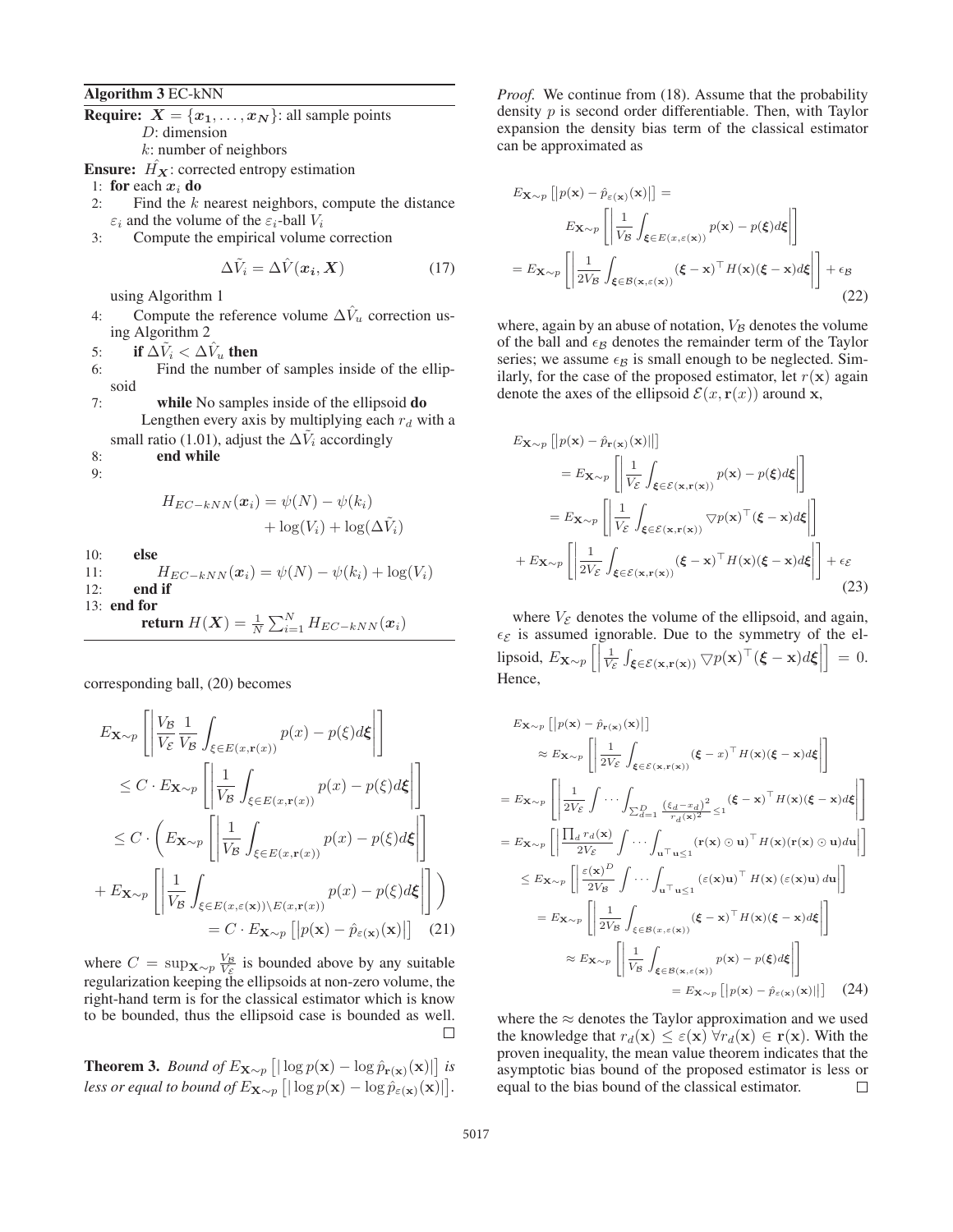## Related Works

## Local PCA approximation

Several approaches based on local PCA approximation (Gao, Ver Steeg, and Galstyan 2015; Lord, Sun, and Bollt 2018) have been developed. Gao et al. have proposed LNC (Local Nonuniformity Correction) estimator which comprises a local PCA based correction and a test procedure. However, the testing procedure highly depends on an arbitrary "small value"  $\alpha$  and the way of how to determine the  $\alpha$  is not addressed. Where as in our proposed method, no hyper-parameter for the testing procedure is required.

Likewise, Lord et al. have proposed a similar approach with a re-centralizing local points and applying SVD to estimate the local volume. Nonetheless, there is no testing or filtering procedure in the method which might lead to overcorrection. Besides, in the their paper, only the estimation of mutual information is performed. It is possible that the overcorrection resulted error has been cancelled out during the computation. Also note that, both of the above-mentioned works, in their papers, haven't applied their methods in realistically high dimensional cases. The highest dimension used to evaluate LNC is  $D = 3$  whereas in Lord et al.'s work the highest dimension is  $D = 4$ .

### Local Gaussian approximation

Approaches based on local Gaussian approximation have been proposed (Gao, Steeg, and Galstyan 2015; Lord, Sun, and Bollt 2018). One approach, kNN-bw (bandwidth) (Gao, Oh, and Viswanath 2016) utilizes a local Gaussian kernel to determine the bandwidth of the kNN estimator; as this method is the only one of this group having a public implementation by authors available, we chose it as the representative for this group of approaches.

### Simulation Experiments

We carry out several experiments comparing our estimator EC-kNN to other methods in two tasks, entropy estimation and mutual information estimation<sup>1</sup>. For both tasks we compare to state of the art alternatives, using implementations from their respective authors with default values. We also compare to the baseline kNN estimator using several values of  $k$ , whereas for our method EC-kNN  $k$  simply fixed to 25 in every dimension, which already turns out to work well. We next describe the data distributions used in the experiments, and then describe the entropy estimation and mutual information tasks along with their respective results.

### Designed Cases

To verify the usability of the proposed approach, three cases are set from simple to complicated, details are as follows.

1. Symmetric Gaussian. Samples are generated from a ddimensional Gaussian distribution  $N(\mu, \Sigma)$ . The mean vector  $\mu$  is set to a zero-vector

$$
\boldsymbol{\mu} = [0, 0, \dots, 0] \tag{25}
$$

and the covariance matrix  $\Sigma$  is generated as follow

$$
\Sigma = \mathbf{s} \times \mathbf{s}^\top + diag(1, \dots, 1) \tag{26}
$$

where  $\mathbf{s} \sim \mathbf{N}(\mathbf{0}, \text{diag}(3, 3, \ldots, 3))$ . The generation of the **Σ** creates the random dependence between dimensions.

2. Asymmetric Gaussian. Similar to the previous case, the mean vector  $\mu$  is set to a zero-vector but the covariance matrix  $\Sigma$  is generated as follow

$$
\Sigma = \mathbf{s} \times \mathbf{s}^\top + diag(1, \dots, D) \tag{27}
$$

where  $\mathbf{s} \sim \mathbf{N}(\mathbf{0}, diag(3,3,...3))$ . When the dimensionality D grows, the variation increases accordingly.

3. Mixture Gaussian. A mixture of two Gaussian distributions is selected to evaluate the performance of the proposed method in a scenario which is more complicated than the previous two cases. The probability density function of a mixture of two Gaussian distributions is

$$
p(\boldsymbol{x}) = \pi p(\boldsymbol{x}|\boldsymbol{\mu_1}, \boldsymbol{\Sigma_1}) + (1 - \pi) p(\boldsymbol{x}|\boldsymbol{\mu_2}, \boldsymbol{\Sigma_2}) \quad (28)
$$

where  $\mu_1$  and  $\mu_2$  are mean vectors;  $\Sigma_1$  and  $\Sigma_2$  are covariance matrices of the two different Gaussian distributions and the  $\pi$  is the mixture weight. Here we set  $\pi$  to 0.4,

$$
\mu_1 = [0, 0, \dots, 0] \tag{29}
$$

$$
\mu_2 = [10, 10, \dots, 10] \tag{30}
$$

$$
\Sigma_1 = s_1 \times s_1^\top + diag(1, \dots, 1) \tag{31}
$$

$$
\Sigma_2 = s_2 \times s_2^\top + diag(1, \dots, D) \tag{32}
$$

where  $s_1$  and  $s_2$  are sampled from *N*(**0**, diag(3, 3, ...3)).

### Entropy Estimation

We compare our approach (EC-kNN) with the classical kNN estimator (Kozachenko and Leonenko 1987) and kNN-bw estimator (Gao, Oh, and Viswanath  $2016$ )<sup>2</sup> with three different cases. The ground truth value of entropy of the first two cases can be obtained analytically

$$
H(\boldsymbol{X}) = \frac{1}{2} \log \det \left( 2\pi e \boldsymbol{\Sigma} \right) \tag{33}
$$

for the mixture Gaussian case, since the entropy value cannot be analytically obtained, Monte Carlo estimation with 100000 samples sampled from the distribution is employed.

In each case, each dimension and each method, we repeat 10 times simulating 1000 samples and computing the estimation to compare with the ground truth entropy and mutual information. The average of the root mean square error (RMSE) is taken as the performance measure. The result can be found in Figure 2. EC-kNN outperforms both the classical kNN and kNN-bw especially in high dimensionalities.

<sup>&</sup>lt;sup>1</sup>R implementation can be found in online repository https://github.com/hummmblelu/eckNN

<sup>&</sup>lt;sup>2</sup>We directly use the program from https://github.com/wgao9/ lnn, input parameters are set to the default values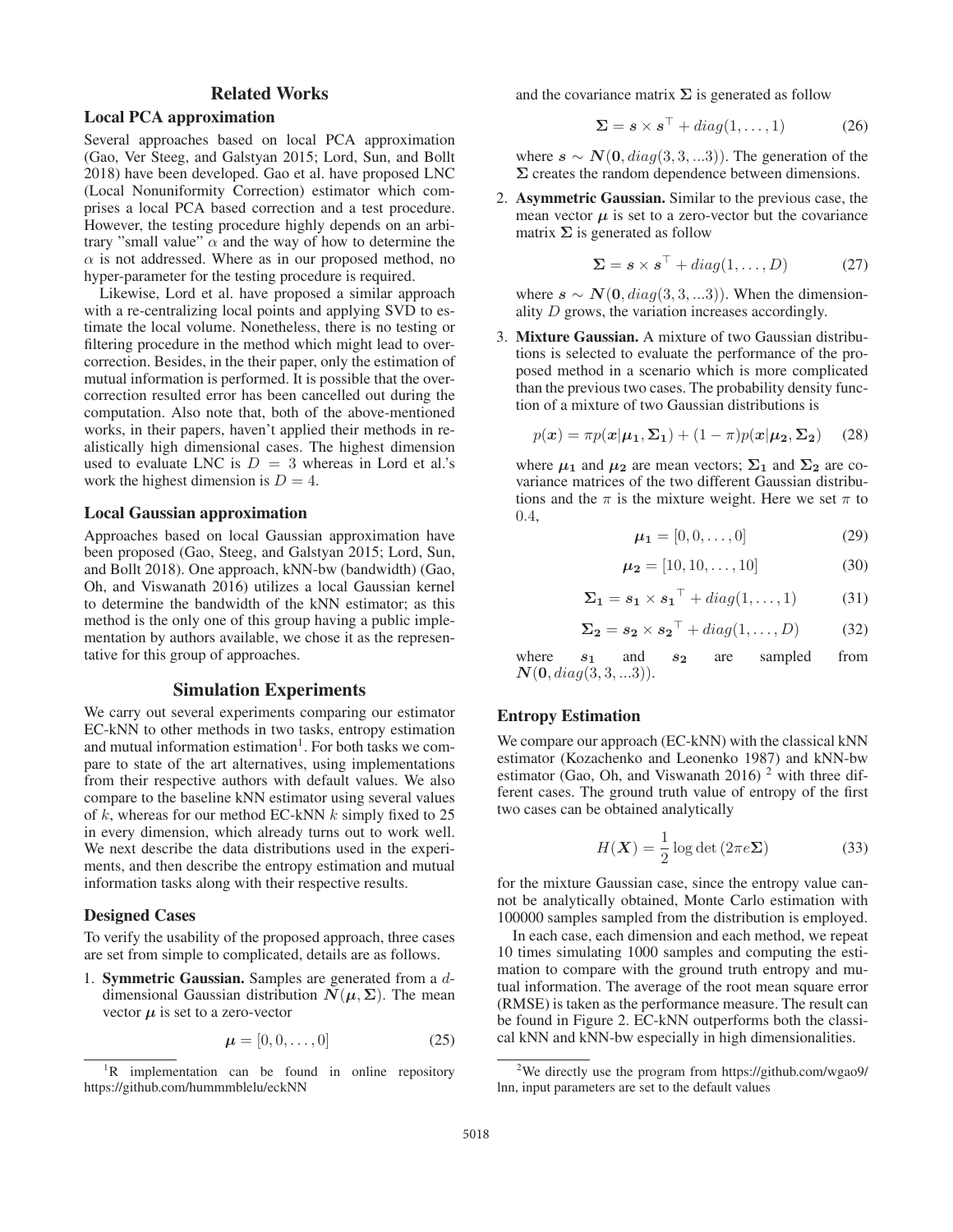

Figure 2: Performance comparisons for entropy estimation. (Average RMSE) (a): Symmetric Gaussian Case (b): Asymmetric Case (c) Mixture Gaussian Case. EC-kNN outperforms other approaches in all cases when dimensionality becomes higher.



Figure 3: Performance comparisons for mutual information estimation. In order to fit the LNC dot line (grey) into the plot, we apply a logarithm scale on the y axis after around 50 (a): Symmetric Gaussian Case (b): Asymmetric Case (c) Mixture Gaussian Case. The proposed EC-kNN outperforms other approaches in all cases when dimensionality becomes higher.

### Mutual Information Estimation

For multivariate extension of mutual information between random variables  $X = [X_1, \ldots, X_D]$ , where  $X_d$  denote the component random variables of the vector-valued random variable  $X$ , here we adopt the following definition

$$
\sum_{d=1}^{D} H(X_d) - H(X).
$$
 (34)

It is also called the total correlation or multi-information (Van de Cruys 2011) and it is also used in one of the abovementioned works (Gao, Ver Steeg, and Galstyan 2015).

The ground truth value of mutual information for the first two cases can be obtained analytically using the Equation (33). For the third case (mixture Gaussian), the ground true value of mutual information for the mixture Gaussian case is obtained using Monte-Carlo integration with 100000 samples.We compare our approach with kNN estimator, KSG estimator, LNC<sup>3</sup> estimator and kNN-bw estimator.

Again, in each case, each dimension and each method, we repeat 10 times simulating 1000 samples and computing the estimation to compare with the ground truth entropy and mutual information. The average of the root mean square error (RMSE) is taken as the performance measure. The result can be found in Figure 3. EC-kNN again outperforms both the classical kNN and other alternatives especially in high dimensionalities.

## Conclusions and Discussions

The contribution of this paper is the novel approach for entropy estimation called the EC-kNN estimator which reduces the bias of the kNN estimator. The proposed EC-kNN comprises the local PCA learning and the boot-strap style correction acceptance procedure which together address the bias resulting from the uniformity assumption.

The advantage of the EC-kNN has been shown to be prominent especially when the data set is high-dimensional and complicated. The experiments have implied that the local ellipsoidal correction and the boot-strap type acceptance procedure can properly capture the local uniformity region.

Our approach provides several interesting directions of future work. Our method using a fixed value of  $k$  already outperformed alternatives and performance with optimized k could be even better. Secondly, we proved here a bias bound and additional bounds of variance of the estimator would also be valuable.

### Acknowledgments

The work was supported by Academy of Finland decisions 312395 and 313748.

<sup>&</sup>lt;sup>3</sup>We use the program from https://github.com/BiuBiuBiLL/ NPEET LNC for the computations of KSG and LNC and the input parameters are set to the default values